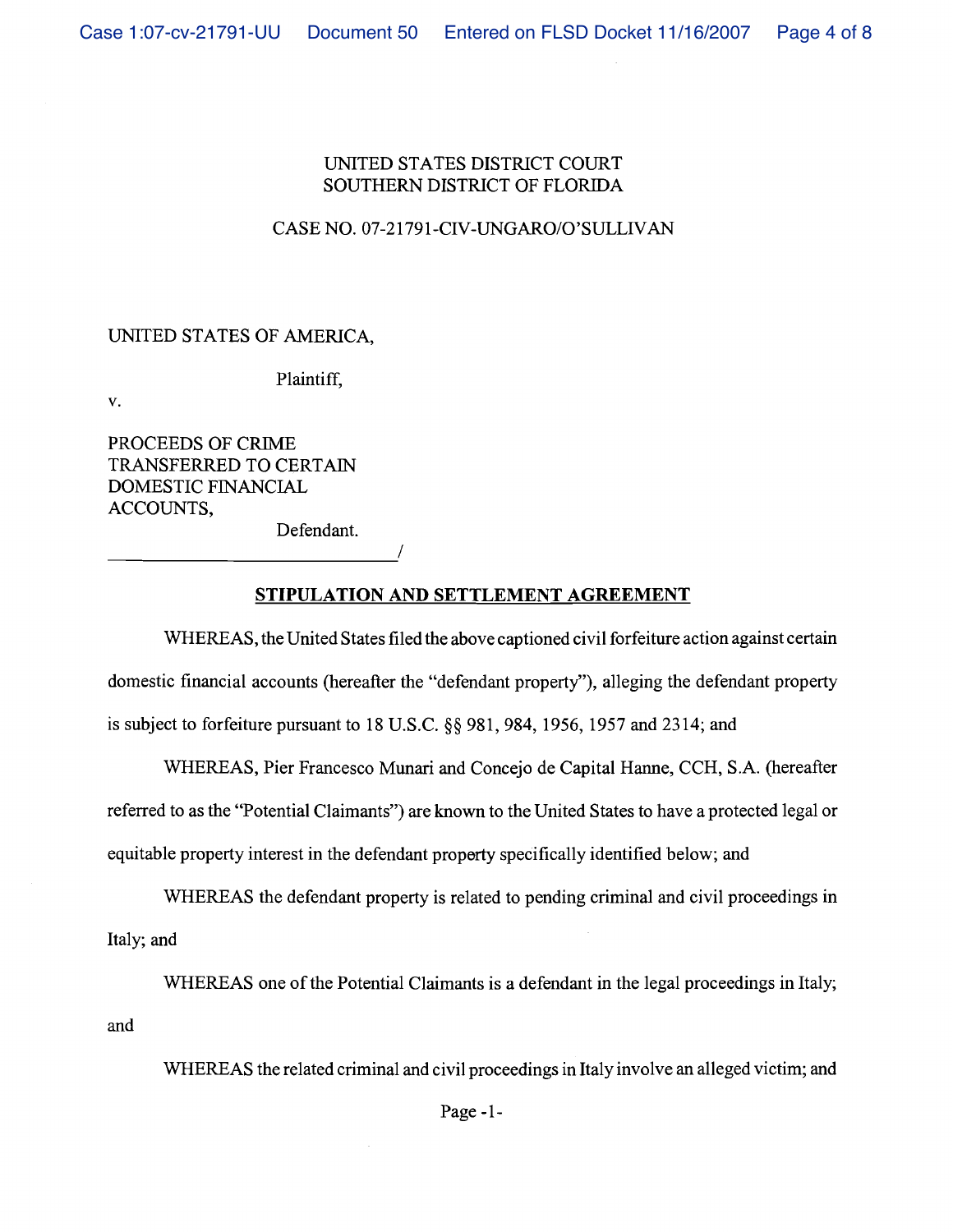Case 1:07-cv-21791-UU Document 50 Entered on FLSD Docket 11/16/2007 Page 5 of 8

WHEREAS, the Potential Claimants would like to forfeit the defendant property in which they have an interest to the United States so that the United States can, in turn, return same to Italy for the purpose of compensating or reimbursing the victim in the pending Italian legal proceedings or to the victim directly and to allow for a resolution of the Italian proceedings; and

WHEREAS, it is the intent of the United States to return all funds forfeited under this Agreement, minus expenses, to the government of Italy or the victim, in accordance with U.S. law, so that the funds can be returned to the victim in the legal proceedings in Italy or otherwise; and

WHEREAS, the United States and the Potential Claimants, for their convenience, and in order to resolve the forfeiture action and to avoid further litigation costs, hereby agree to enter into this Agreement without the admission of any issue of fact or law

THEREFORE, the parties agree as follows:

**1.** The Potential Claimants agree and stipulate that venue and jurisdiction are proper in the Southern District of Florida.

**2.** The Potential Claimants hereby represent that presently only they have a protected legal or equitable interest in the following defendant accounts:

> a. All assets in account **3106145659** in the name of Pier Francesco Munari and in the custody of Citibank;

> b. All assets in account **2606404233** in the name of Pier Francesco Munari and in the custody of Citibank;

> c. All assets in account **163-23610** in the name of Pier Francesco Munari and in the custody of Merrill Lynch; and

> d. All assets in account **163-07283** in the name of Concejo de Capital Hanne and in the custody of Merrill Lynch.

The United States agrees and stipulates that it will proceed to forfeit that property in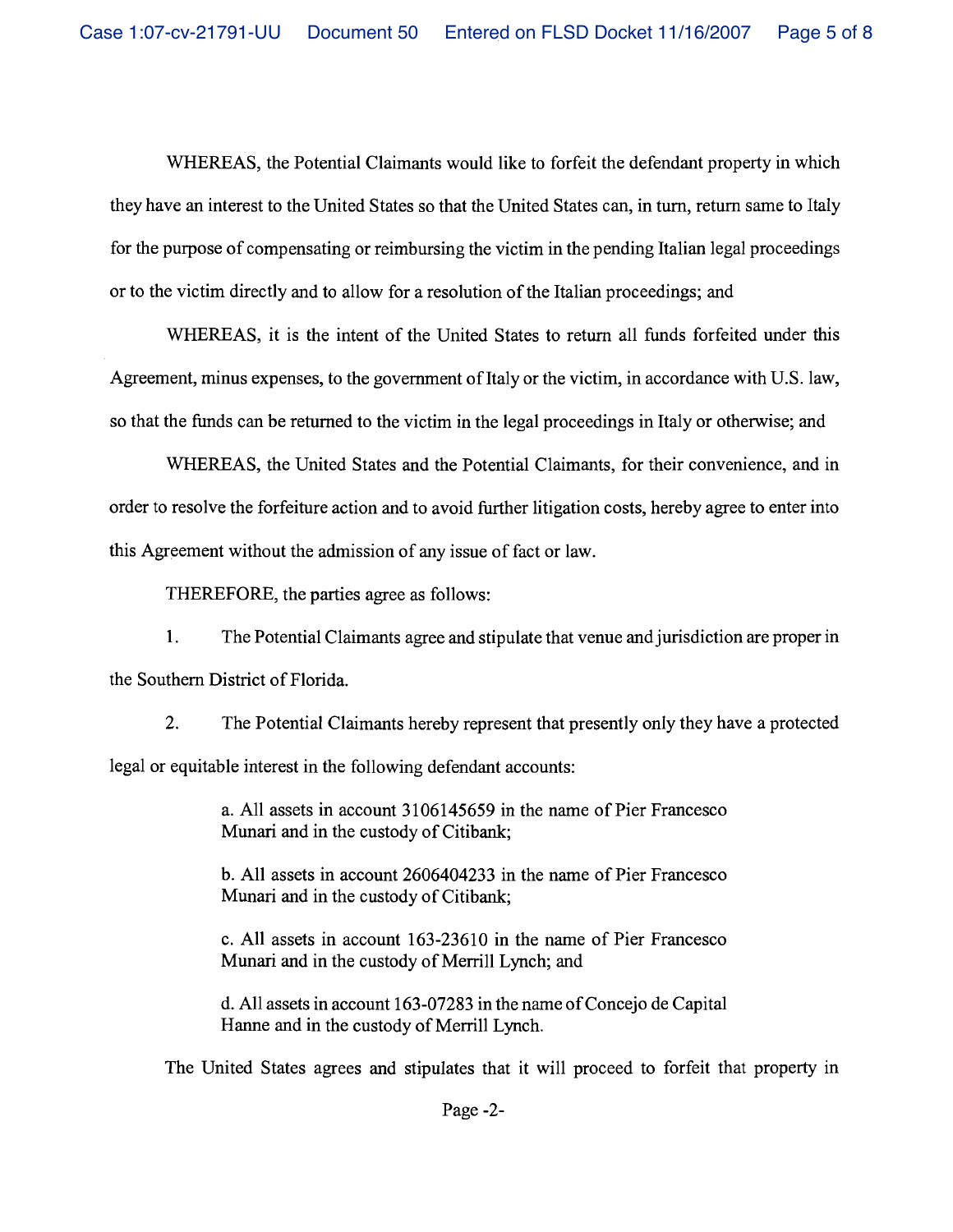accordance with and pursuant to all applicable laws of the United States.

3. The Potential Claimants consent to the forfeiture of the defendant property identified in paragraph 2 above to the United States.

4. The Potential Claimants agree and stipulate that they will not file a Claim or Answer in this action or otherwise impede the United States' efforts to forfeit the defendant property.

*5.* The United States agrees that is has commenced and will continue to use its best efforts in a manner pursuant to and consistent with the applicable laws of the United States, including treaties, to effect the return of the forfeited defendant property, minus expenses, to an account under the control of persons acting on behalf of the Italian government or to the victim.

*6.* The United States agrees to advise the Potential Claimants about the liquidation of any assets forfeited under this Agreement, and of any transfer of forfeited funds from the asset forfeiture account to the Government of Italy, the victim, or otherwise, which will include an accounting of any funds transferred.

*7.* No person or entity is admitting any fact or any liability by entering into this Agreement, and this Agreement shall in no way be deemed an admission of culpability, liability or guilt on behalf of the Potential Claimants or shall in no way constitute a reflection upon the merits of any matter which has been asserted, which may have been asserted, or which may be asserted in the prosecution or defense of this Action.

8. The Potential Claimants release, save, and hold harmless the United States and its officials, officers, employees, and agents from any claim, liability, obligation, appeal, action or demand, known or unknown, existing or arising in the future, brought by Potential Claimants or against Potential Claimants by any person or entity, in connection with, arising out of, or incident to the arrest, seizure, or forfeiture by the United States of the property described in Paragraph 2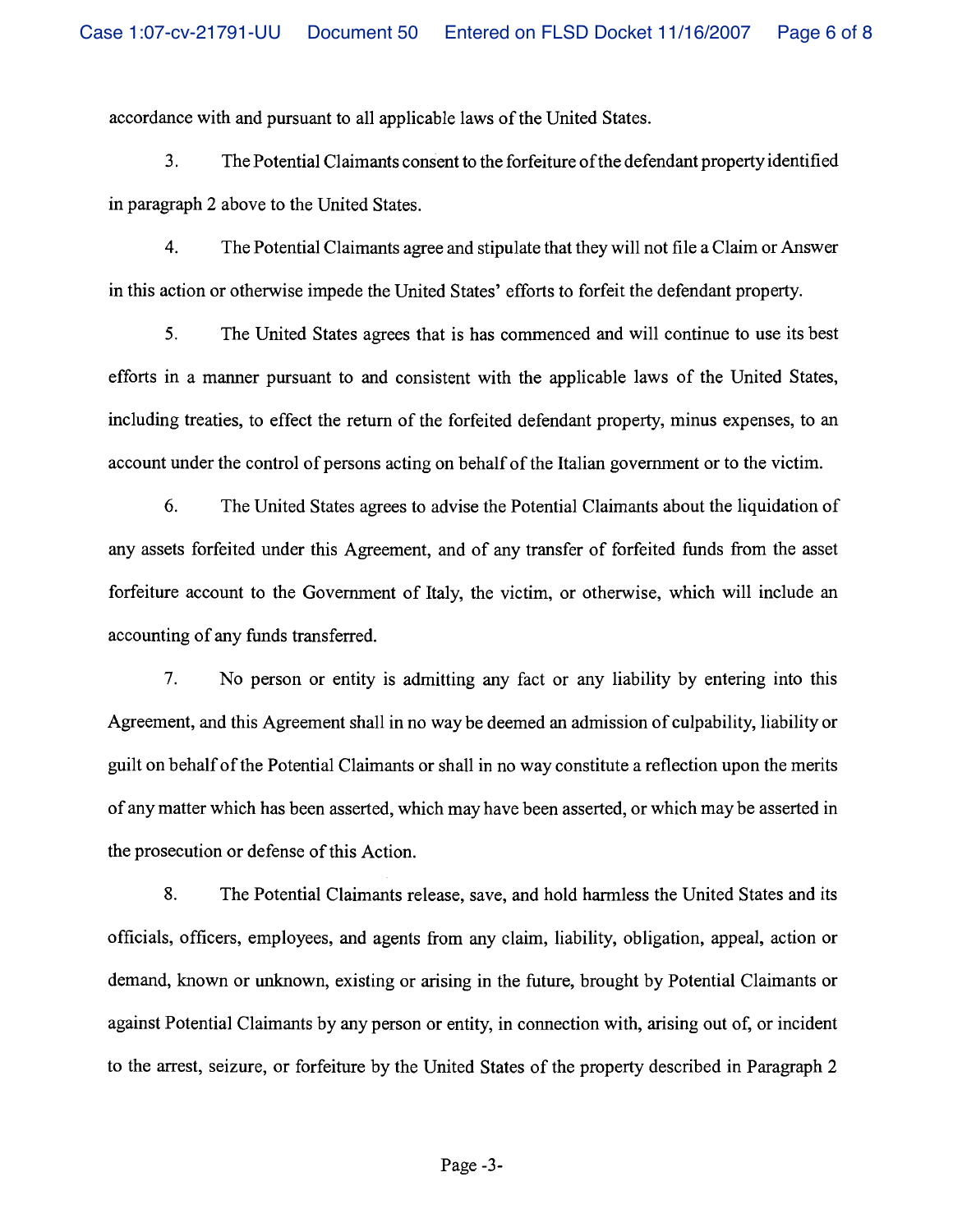above.

**9.** The Potential Claimants and the United States agree that each will bear its own costs and attorney fees in the forfeiture action.

10. The terms of this Agreement do not affect tax obligations, tax fines, tax penalties, or related interest, if any, which the Potential Claimants may be found to owe the Internal Revenue Service.

11. The Potential Claimants and the United States acknowledge and agree that this Agreement contains the entire agreement between the Potential Claimants and the United States, is governed by the laws of the United States, and that this Court retains jurisdiction to enforce the terms of this Agreement.

12. No provision of this Agreement may be waived, modified, or amended except byway of written agreement executed by all parties hereto against whom such waiver, modification or amendment is sought to be enforced.